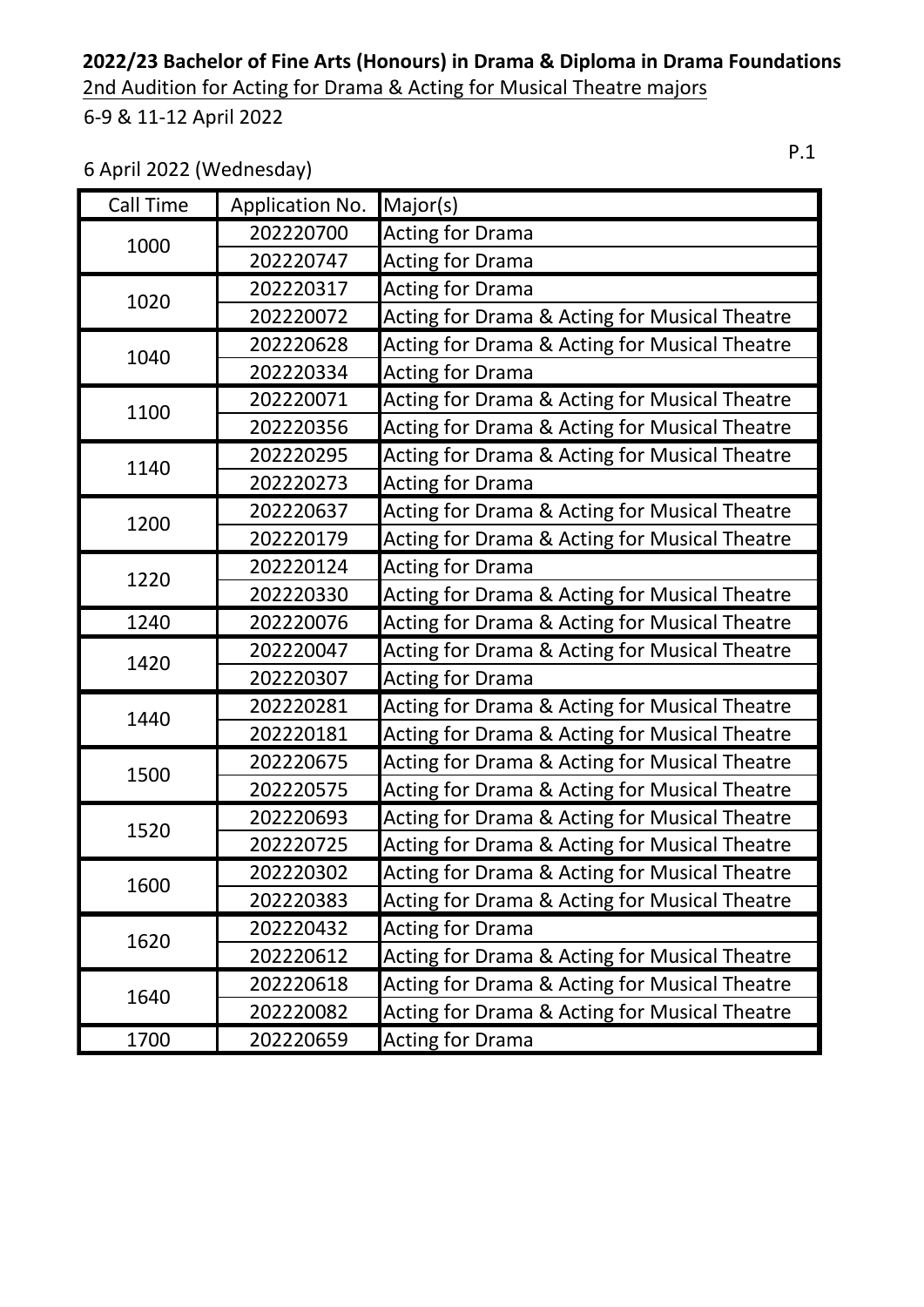### **2022/23 Bachelor of Fine Arts (Honours) in Drama & Diploma in Drama Foundations** 2nd Audition for Acting for Drama & Acting for Musical Theatre majors

6-9 & 11-12 April 2022

7 April 2022 (Thursday)

| <b>Call Time</b> | Application No. | Major(s)                                                 |
|------------------|-----------------|----------------------------------------------------------|
| 1000             | 202220033       | <b>Acting for Drama</b>                                  |
|                  | 202220364       | <b>Acting for Drama &amp; Acting for Musical Theatre</b> |
| 1020             | 202220769       | Acting for Drama & Acting for Musical Theatre            |
|                  | 202220435       | Acting for Drama & Acting for Musical Theatre            |
| 1040             | 202220055       | Acting for Drama & Acting for Musical Theatre            |
|                  | 202220440       | Acting for Drama & Acting for Musical Theatre            |
| 1100             | 202220688       | <b>Acting for Drama &amp; Acting for Musical Theatre</b> |
|                  | 202220755       | Acting for Drama & Acting for Musical Theatre            |
| 1140             | 202220276       | <b>Acting for Drama</b>                                  |
|                  | 202220869       | <b>Acting for Drama</b>                                  |
| 1200             | 202220708       | <b>Acting for Drama &amp; Acting for Musical Theatre</b> |
|                  | 202220068       | Acting for Drama & Acting for Musical Theatre            |
| 1220             | 202220250       | Acting for Drama & Acting for Musical Theatre            |
|                  | 202220272       | <b>Acting for Drama</b>                                  |
| 1240             | 202220284       | Acting for Drama & Acting for Musical Theatre            |
| 1420             | 202220703       | Acting for Drama & Acting for Musical Theatre            |
|                  | 202220388       | Acting for Drama & Acting for Musical Theatre            |
| 1440             | 202220622       | <b>Acting for Drama</b>                                  |
|                  | 202220639       | Acting for Drama & Acting for Musical Theatre            |
| 1500             | 202220670       | Acting for Drama & Acting for Musical Theatre            |
|                  | 202220382       | Acting for Drama & Acting for Musical Theatre            |
| 1520             | 202220410       | Acting for Drama & Acting for Musical Theatre            |
|                  | 202220392       | <b>Acting for Drama</b>                                  |
| 1600             | 202220631       | <b>Acting for Drama</b>                                  |
|                  | 202220756       | Acting for Drama & Acting for Musical Theatre            |
| 1620             | 202220034       | Acting for Drama & Acting for Musical Theatre            |
|                  | 202220190       | <b>Acting for Drama</b>                                  |
| 1640             | 202220095       | Acting for Drama & Acting for Musical Theatre            |
|                  | 202220641       | <b>Acting for Drama</b>                                  |
| 1700             | 202220485       | <b>Acting for Drama</b>                                  |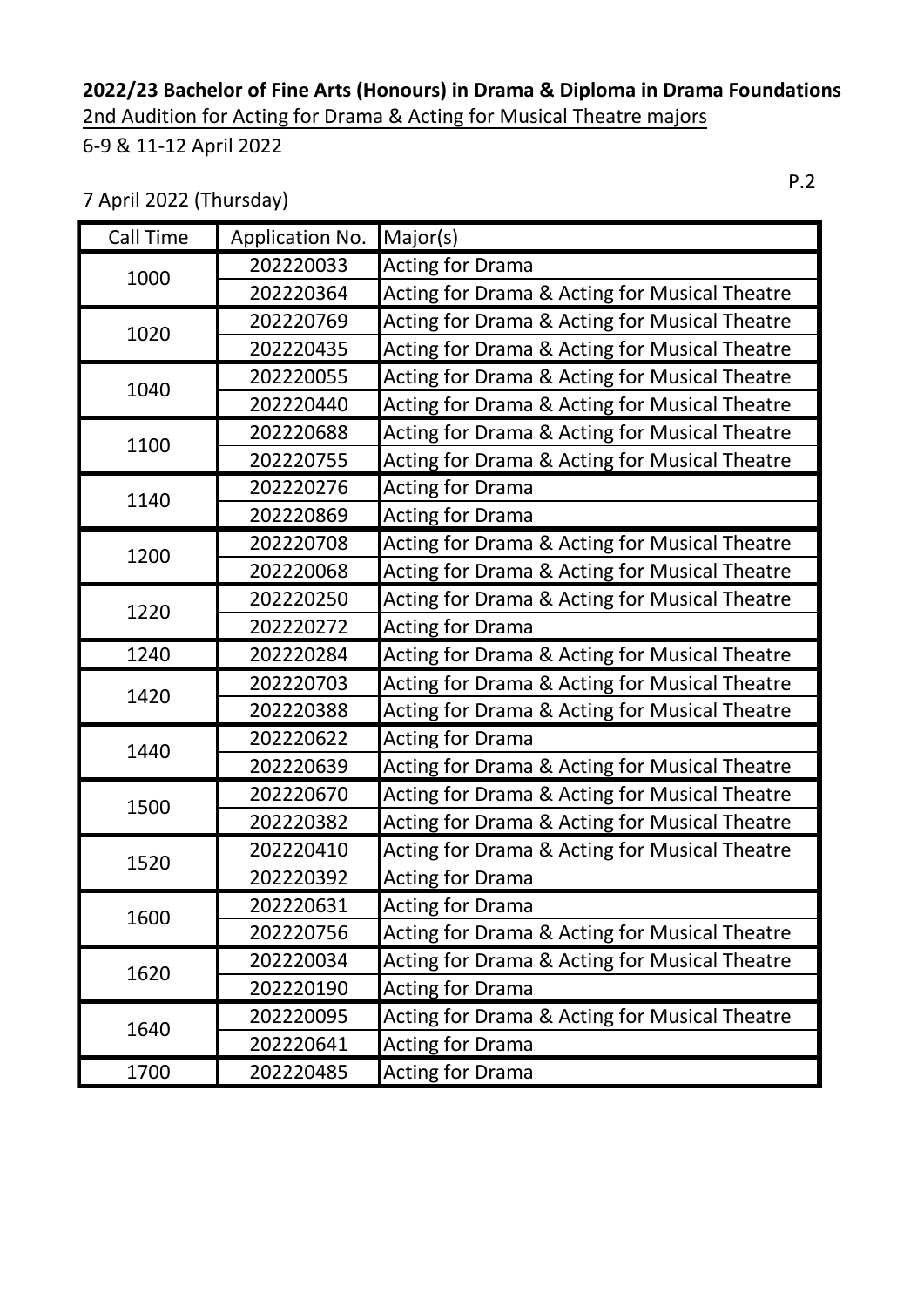2nd Audition for Acting for Drama & Acting for Musical Theatre majors

#### 6-9 & 11-12 April 2022

8 April 2022 (Friday)

| Call Time | Application No. | Major(s)                                                 |
|-----------|-----------------|----------------------------------------------------------|
| 1000      | 202220237       | <b>Acting for Drama</b>                                  |
|           | 202220365       | <b>Acting for Drama</b>                                  |
| 1020      | 202220707       | <b>Acting for Drama</b>                                  |
|           | 202220385       | <b>Acting for Drama &amp; Acting for Musical Theatre</b> |
| 1040      | 202220025       | <b>Acting for Drama</b>                                  |
|           | 202220418       | <b>Acting for Drama &amp; Acting for Musical Theatre</b> |
| 1100      | 202220013       | <b>Acting for Drama &amp; Acting for Musical Theatre</b> |
|           | 202220730       | <b>Acting for Drama &amp; Acting for Musical Theatre</b> |
| 1140      | 202220186       | <b>Acting for Drama</b>                                  |
|           | 202220422       | <b>Acting for Drama</b>                                  |
| 1200      | 202220447       | Acting for Drama & Acting for Musical Theatre            |
|           | 202220236       | <b>Acting for Drama</b>                                  |
| 1220      | 202220616       | <b>Acting for Drama</b>                                  |
|           | 202220667       | <b>Acting for Drama &amp; Acting for Musical Theatre</b> |
| 1240      | 202220332       | <b>Acting for Drama</b>                                  |
| 1420      | 202220442       | Acting for Drama & Acting for Musical Theatre            |
|           | 202220711       | <b>Acting for Drama</b>                                  |
|           | 202220760       | Acting for Drama & Acting for Musical Theatre            |
| 1440      | 202220344       | Acting for Drama & Acting for Musical Theatre            |
|           | 202220200       | <b>Acting for Drama</b>                                  |
| 1500      | 202220477       | <b>Acting for Drama &amp; Acting for Musical Theatre</b> |
| 1520      | 202220473       | <b>Acting for Drama &amp; Acting for Musical Theatre</b> |
|           | 202220455       | Acting for Drama & Acting for Musical Theatre            |
| 1600      | 202220023       | <b>Acting for Drama</b>                                  |
|           | 202220397       | <b>Acting for Drama &amp; Acting for Musical Theatre</b> |
| 1620      | 202220705       | <b>Acting for Drama &amp; Acting for Musical Theatre</b> |
|           | 202220815       | <b>Acting for Drama</b>                                  |
| 1640      | 202220758       | <b>Acting for Drama &amp; Acting for Musical Theatre</b> |
|           | 202220861       | <b>Acting for Drama &amp; Acting for Musical Theatre</b> |
| 1700      | 202220857       | Acting for Drama & Acting for Musical Theatre            |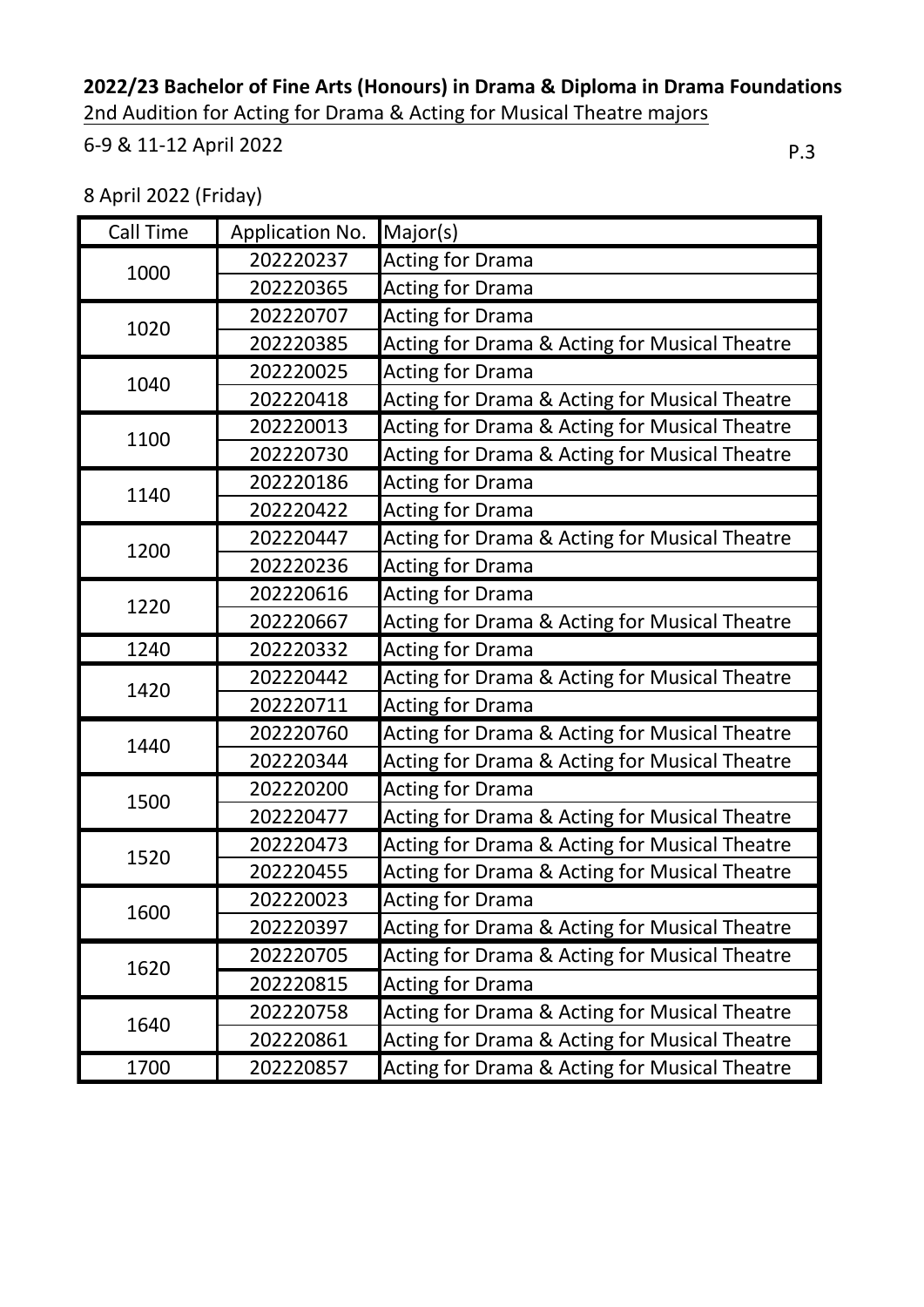2nd Audition for Acting for Drama & Acting for Musical Theatre majors

6-9 & 11-12 April 2022

9 April 2022 (Saturday)

| <b>Call Time</b> | Application No. | Major(s)                                                 |
|------------------|-----------------|----------------------------------------------------------|
| 1000             | 202220866       | Acting for Drama & Acting for Musical Theatre            |
|                  | 202220514       | Acting for Drama                                         |
| 1020             | 202220057       | <b>Acting for Drama</b>                                  |
|                  | 202220690       | <b>Acting for Drama &amp; Acting for Musical Theatre</b> |
| 1040             | 202220468       | <b>Acting for Drama &amp; Acting for Musical Theatre</b> |
|                  | 202220461       | <b>Acting for Drama &amp; Acting for Musical Theatre</b> |
| 1100             | 202220345       | Acting for Drama                                         |
|                  | 202220384       | <b>Acting for Drama &amp; Acting for Musical Theatre</b> |
|                  | 202220817       | <b>Acting for Drama</b>                                  |
| 1140             | 202220240       | <b>Acting for Drama &amp; Acting for Musical Theatre</b> |
| 1200             | 202220084       | <b>Acting for Drama &amp; Acting for Musical Theatre</b> |
|                  | 202220412       | <b>Acting for Drama</b>                                  |
| 1220             | 202220366       | Acting for Drama & Acting for Musical Theatre            |
|                  | 202220152       | <b>Acting for Drama &amp; Acting for Musical Theatre</b> |
| 1240             | 202220672       | <b>Acting for Drama</b>                                  |
| 1420             | 202220835       | <b>Acting for Drama &amp; Acting for Musical Theatre</b> |
|                  | 202220119       | <b>Acting for Drama</b>                                  |
|                  | 202220131       | <b>Acting for Drama &amp; Acting for Musical Theatre</b> |
| 1440             | 202220402       | <b>Acting for Drama</b>                                  |
| 1500             | 202220360       | <b>Acting for Drama</b>                                  |
|                  | 202220797       | <b>Acting for Drama &amp; Acting for Musical Theatre</b> |
| 1520             | 202220787       | <b>Acting for Drama</b>                                  |
|                  | 202220654       | Acting for Drama & Acting for Musical Theatre            |
| 1600             | 202220239       | Acting for Drama & Acting for Musical Theatre            |
|                  | 202220503       | <b>Acting for Drama</b>                                  |
| 1620             | 202220648       | Acting for Drama & Acting for Musical Theatre            |
|                  | 202220429       | Acting for Drama & Acting for Musical Theatre            |
| 1640             | 202220858       | <b>Acting for Drama</b>                                  |
|                  | 202220471       | Acting for Drama & Acting for Musical Theatre            |
| 1700             | 202220139       | <b>Acting for Drama</b>                                  |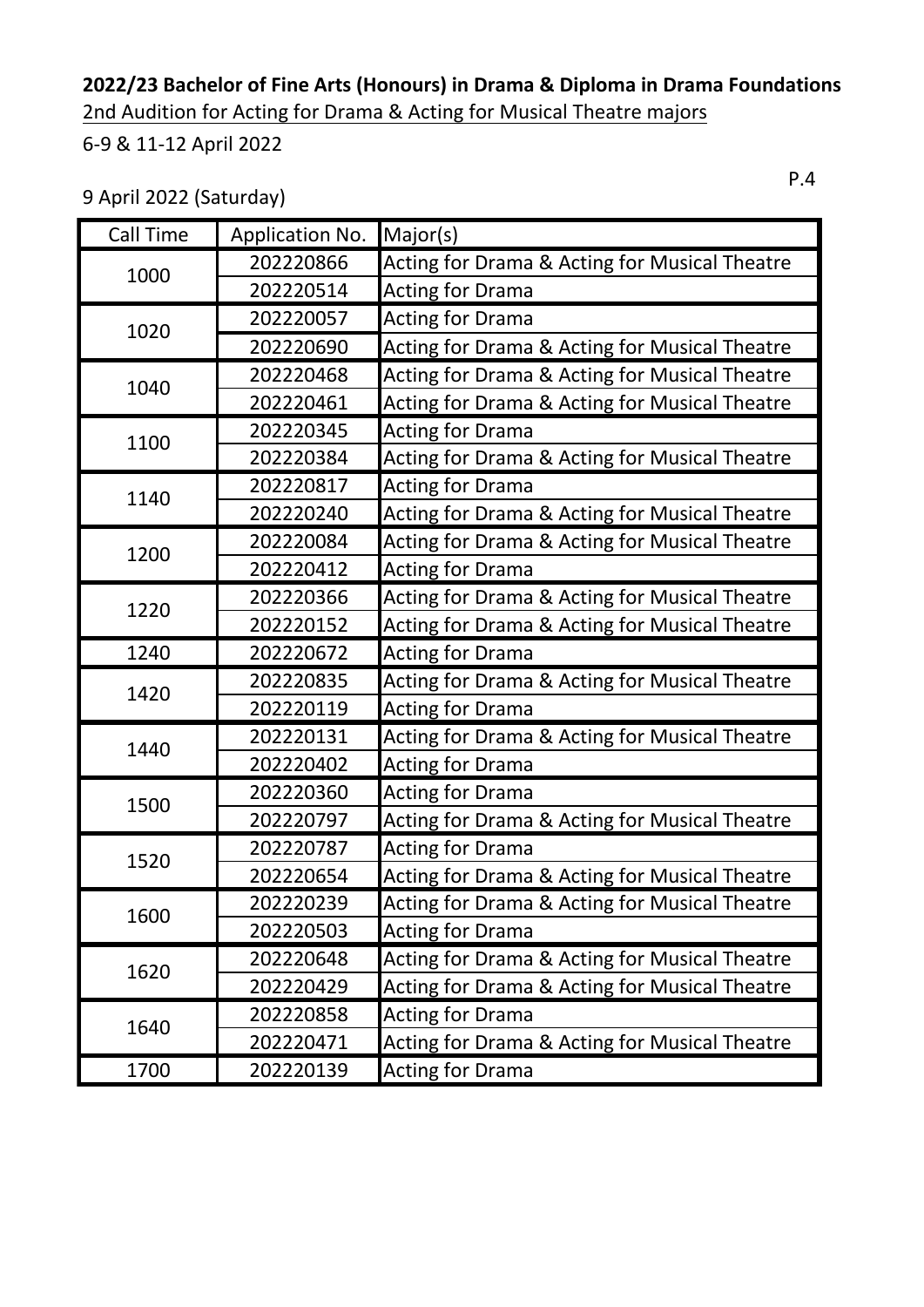**2022/23 Bachelor of Fine Arts (Honours) in Drama & Diploma in Drama Foundations** 2nd Audition for Acting for Drama & Acting for Musical Theatre majors

6-9 & 11-12 April 2022

11 April 2022 (Monday)

| <b>Call Time</b> | Application No. | Major(s)                                                 |
|------------------|-----------------|----------------------------------------------------------|
| 1000             | 202220664       | Acting for Drama                                         |
|                  | 202220355       | <b>Acting for Drama &amp; Acting for Musical Theatre</b> |
| 1020             | 202220509       | <b>Acting for Drama</b>                                  |
|                  | 202220851       | <b>Acting for Drama &amp; Acting for Musical Theatre</b> |
| 1040             | 202220653       | <b>Acting for Drama</b>                                  |
|                  | 202220496       | <b>Acting for Drama &amp; Acting for Musical Theatre</b> |
|                  | 202220368       | <b>Acting for Drama</b>                                  |
| 1100             | 202220666       | <b>Acting for Drama &amp; Acting for Musical Theatre</b> |
| 1140             | 202220490       | <b>Acting for Drama</b>                                  |
|                  | 202220810       | <b>Acting for Drama</b>                                  |
| 1200             | 202220371       | <b>Acting for Drama &amp; Acting for Musical Theatre</b> |
|                  | 202220420       | <b>Acting for Drama</b>                                  |
| 1220             | 202220458       | <b>Acting for Drama</b>                                  |
|                  | 202220400       | <b>Acting for Drama</b>                                  |
| 1240             | 202220829       | <b>Acting for Drama &amp; Acting for Musical Theatre</b> |
| 1420             | 202220323       | <b>Acting for Drama</b>                                  |
|                  | 202220643       | <b>Acting for Drama &amp; Acting for Musical Theatre</b> |
|                  | 202220044       | <b>Acting for Drama &amp; Acting for Musical Theatre</b> |
| 1440             | 202220773       | <b>Acting for Drama &amp; Acting for Musical Theatre</b> |
| 1500             | 202220018       | <b>Acting for Drama</b>                                  |
|                  | 202220872       | Acting for Drama & Acting for Musical Theatre            |
| 1520             | 202220753       | Acting for Drama & Acting for Musical Theatre            |
|                  | 202220393       | <b>Acting for Drama</b>                                  |
| 1600             | 202220844       | <b>Acting for Drama</b>                                  |
|                  | 202220357       | <b>Acting for Musical Theatre</b>                        |
| 1620             | 202220164       | <b>Acting for Musical Theatre</b>                        |
|                  | 202220614       | <b>Acting for Musical Theatre</b>                        |
| 1640             | 202220632       | <b>Acting for Musical Theatre</b>                        |
|                  | 202220316       | <b>Acting for Musical Theatre</b>                        |
| 1700             | 202220278       | <b>Acting for Musical Theatre</b>                        |